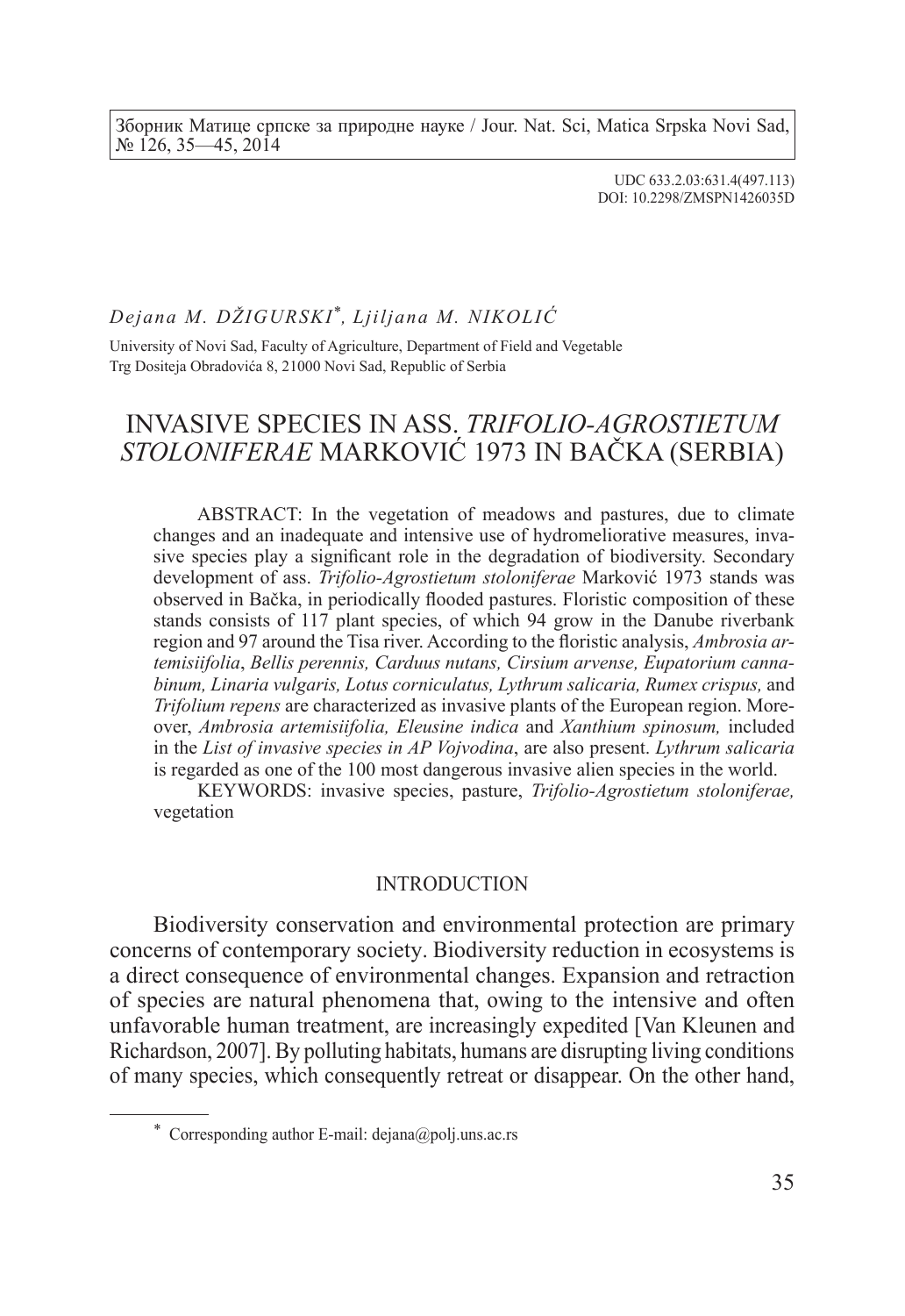species that have successfully adapted to the changed habitat conditions rapidly proliferate and often become expansive. Anthropogenic factors thus strongly influence the changed relationships in ecosystems, leading to depletion of species and changes in ecosystem structures. Additional ecological pressure on the ecosystem imbalance is created by invasive plant species that further contribute to the biodiversity reduction [Wetzel, 2005]. According to the Convention on Biological Diversity, invasive species are one of the main threats to biological diversity [Šilc et al., 2012].

The main aim of the invasion ecology studies is identifying the determinants of invasiveness, many of which focus on the species' traits. Effective physiological and reproductive capacities, such as high growth rates, vitality, high plasticity and flexibility of the natural resource utilization and short life cycle, are known factors that promote invasiveness [Wetzel, 2005; Bernez et al., 2006; Van Kleunen and Richardson, 2007; Bekavac et al., 2010]. However, as the majority of the comparative studies of this phenomenon involve a small number of species, broader generalization of their findings is not possible [Van Kleunen et al., 2010]. On the other hand, it is necessary to emphasize the importance of interactions between species' traits and habitat invasiveness [Chase and Knight, 2006; Thiébvaut, 2007]. In that respect, high fluctuations in the available ecosystem resource levels have been identified as one of the key causes of invasiveness [Davis et al., 2000].

The necessity of invasive species monitoring has led to the development of international programs and databases, such as the Global Invasive Species Database − GISD (ISSG, GISP, IUCN), Delivering Alien Invasive Species Inventory for Europe − DAISIE, etc. More recent extensive research on the invasions and attempts to solve the problem of alien species includes floristic network mapping, as well as—empirically proven as more reliable—mapping using phytocoenological records [Šilc et al., 2012].

In the vegetation of meadows and pastures, in addition to climate changes, improper use, hydromeliorative measures, and conversion of meadows and pastures into arable land, invasive species have a significant influence on biodiversity degradation and decreased productivity. In the areas surrounding the rivers Danube and Tisa in Bačka, in the periodically flooded pastures in close proximity to human settlements, ass. *Trifolio-Agrostietum stoloniferae*  Marković 1973 stands have developed. This association develops due to grazing, trampling and fertilization. Stands of ass. *Trifolio-Agrostietum stoloniferae* typically cover higher parts of the riverbanks, which are only temporarily flooded during high tides. In this area, the analyzed phytocoenosis is represented by stands belonging to two subassociations, the formation of which was caused by the microrelief differences.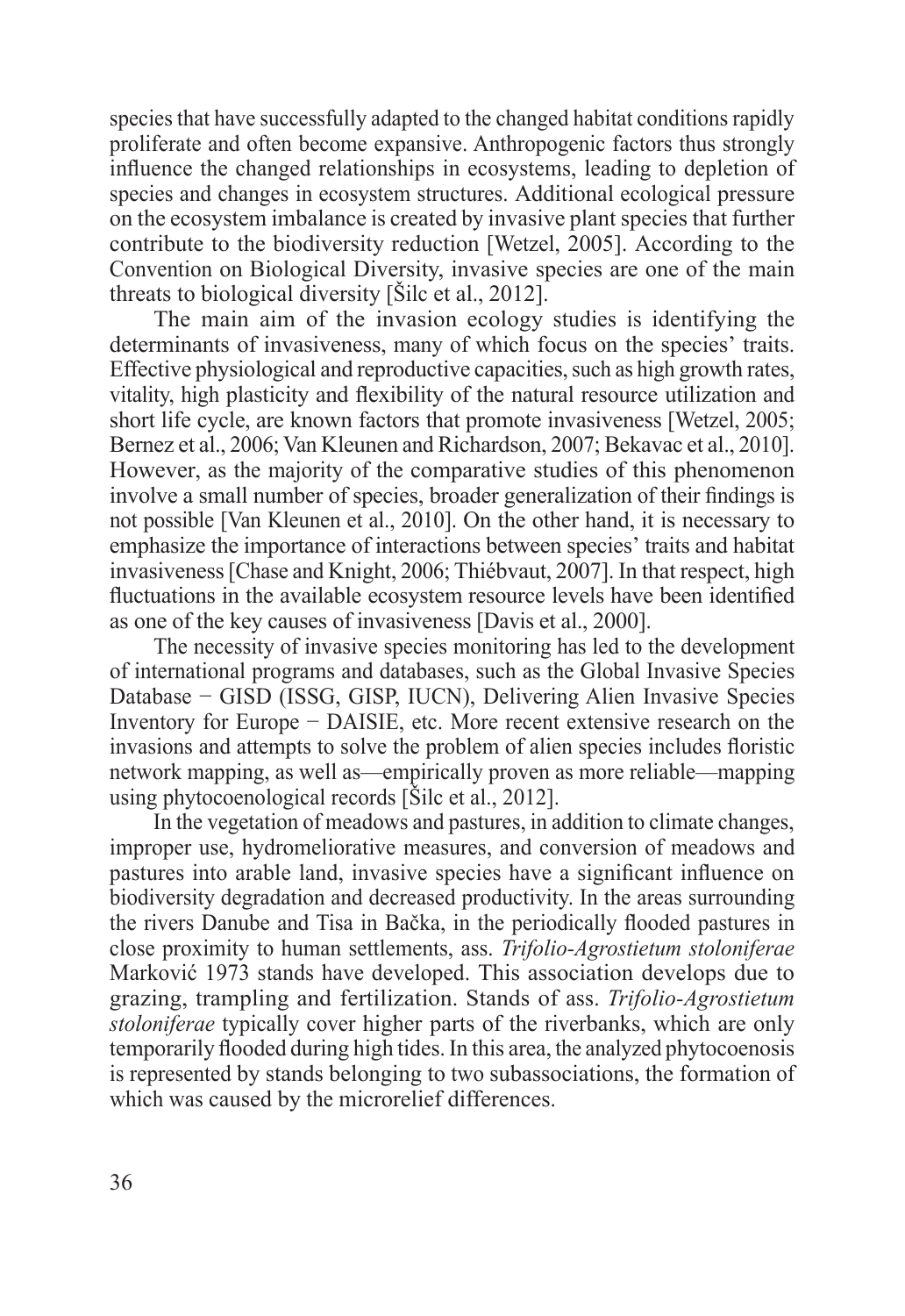*Trifolio-Agrostietum stoloniferae* subass. *agrostetosum albae* Marković 1973 stands are formed in the parts that remain hydrated throughout the year, whereas *Trifolio-Agrostietum stoloniferae* subass. *cynodontetosum* Marković 1973 stands are found in the higher parts of the riverbanks, characterized by markedly xerophilic habitat. In terms of syntaxonomic classification, ass. *Trifolio-Agrostietum stoloniferae* belongs to *Agropyro-Rumicion crispi* Nordh. 1940 alliance, *Agrostietalia stoloniferae* Oberdorf. 1967 order and *Molinio-Arrhenatheretea* Tx. 1937 class.

The aim of this paper is to demonstrate that the presence of invasive species ass. *Trifolio-Agrostietum stoloniferae* stands in Bačka can be a potential cause of biodiversity depletion and decreased pasture productivity.

## MATERIALS AND METHODS

Phytocoenological studies of ass. *Trifolio-Agrostietum stoloniferae* stands in Bačka were conducted in the areas surrounding the Danube River (Sombor, Apatin, Bogojevo and Koviljski rit) and the Tisa River (Titelski breg, Žabalj-Jegrička, Bečej and Senta).

Biogeographical classification into floristic elements was performed according to Gajić [1980], and that pertaining to life forms followed Soó [1980].

### RESULTS AND DISCUSSION

Floristic composition of ass. *Trifolio-Agrostietum stolonifeae* stands in the Bačka region comprises 117 plant species, of which 94 and 97 are found in the areas surrounding the rivers Danube and Tisa respectively. In the Danube region there are characteristic species of *Trifolium fragiferum* association, characteristic species of *Cynodon dactylon* subassociation, characteristic species of *Agropyro-Rumicion crispi* alliance and *Agrostietalia stoloniferae* order: *Agrostis verticillata, Rumex crispus,* and *Festuca arundinacea*, as well as characteristic species of *Molinio-Arrhenatheretea* class: *Trifolium repens, Lolium perenne, Achillea millefolium, T. pratense, Cichorium intybus, Pastinaca sativa* and *Plantago lanceolata* [Lazić, 1995; Stojanović et al., 1996; Džigurski and Nikolić, 2012]. In the area surrounding the Tisa River there are characteristic species of *Trifolium fragiferum* association, characteristic species of *Agropyro-Rumicion crispi* alliance and *Agrostietalia stoloniferae* order: *Agrostis verticillata, Rumex crispus* and *Inula britannica,* and characteristic species of *Molinio-Arrhenatheretea* class**:** *Lolium perenne* and *Andropogon ischaemum* [Stojanović et al., 2000; Džigurski et al., 2012]. Stand analysis points to the rich flora diversity of the investigated phytocoenosis, which is in line with the findings pertaining to Eastern Slavonia and Baranja, where 122 taxa were found [Šegulja and Topić, 1987]. Similarly,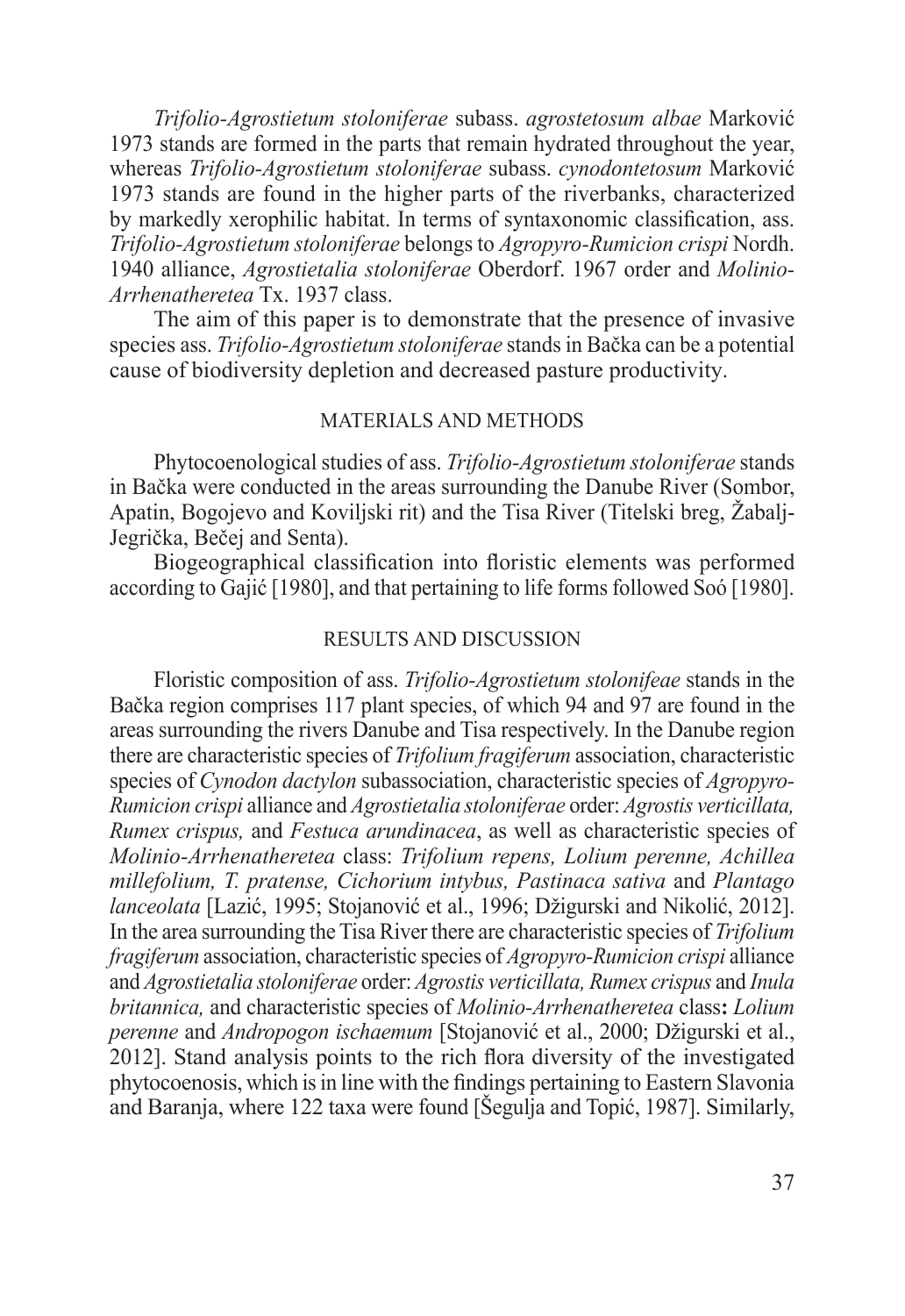## 80 species were identified in Srem [Butorac, 2004] and 43 in the region of northeastern Croatia [Rauš et al., 1985].

| Plant species                    | Podu-<br>navlje | Poti-<br>sje    | Life forms          | Floristic<br>elements | Invasive<br>spesies |
|----------------------------------|-----------------|-----------------|---------------------|-----------------------|---------------------|
| Achillea millefolium L.          | $^{+}$          | $+$             | Η.                  | Evr.                  |                     |
| Agrimonia eupatoria L.           | $\ddot{}$       | $^{+}$          | Η.                  | Evr.                  |                     |
| Agropyrum repens (L.) P. B.      | $\ddot{}$       | $^{+}$          | G.                  | Evr.                  |                     |
| Agrostis alba L.                 | $+$             | $+$             | Η.                  | Subevr.               |                     |
| Agrostis verticillata Vill.      | $+$             | $^{+}$          | H.                  | Subm.                 |                     |
| Alopecurus pratensis L.          |                 | $^{+}$          | Η.                  | Evr.                  |                     |
| Althea officinalis L.            | $+$             |                 | Η.                  | Subpont.-ca.          |                     |
| Ambrosia artemisifolia L.        |                 | $^{+}$          | Th.                 | Adv.                  | * **                |
| Andropogon ischaemum L.          | $^{+}$          | $+$             | Η.                  | Pont.-ca.-subm.       |                     |
| Atriplex litoralis L.            |                 | $^{+}$          | Th.                 | Evr.                  |                     |
| Bellis perennis L.               | $+$             | $^{+}$          | Η.                  | Subse.                | $\ast$              |
| Bidens tripartitus L.            | $+$             | $^{+}$          | Th.                 | Subse.                |                     |
| Bromus arvensis L.               | $+$             |                 | Th.-TH.             | Evr.                  |                     |
| Bromus commutatus Schr.          |                 | $+$             | Th.                 | Subse.                |                     |
| Bromus tectorum L.               |                 | $^{+}$          | Th.                 | Evr.                  |                     |
| Calamagrostis epigeios (L.)Roth. | $^{+}$          |                 | H.-G.               | Evr.                  |                     |
| Calamintha vulgaris (L.)Druce.   | $+$             | $^{+}$          | Η.                  | Cirk.                 |                     |
| Calystegia sepium (L.) Br.       | $+$             | $^{+}$          | H.                  | Evr.                  |                     |
| Capsella bursa-pastoris (L.)Med. | $+$             | $\ddot{}$       | Th.-TH.             | Kosm.                 |                     |
| Carduus acanthoides L.           | $+$             | $^{+}$          | TH.                 | Subse.                |                     |
| Carduus nutans L.                | $^{+}$          | $^{+}$          | TH (Th).            | Subevr.               | $\ast$              |
| Carex distans L.                 | $\ddot{}$       | $^{+}$          | Н.                  | Evr.                  |                     |
| Carex hirta L.                   | $^{+}$          | $^{+}$          | G.                  | Subevr.               |                     |
| Carex praecox Schreb.            | $^{+}$          |                 | $\overline{G}$ . H. | Evr.                  |                     |
| Carex vulpina L.                 | $+$             | $+$             | H.-HH.              | Subevr.               |                     |
| Cerastium caespitosum Gilib.     | $^{+}$          |                 | $TH.-H(Ch.)$        | Kosm.                 |                     |
| Cichorium intybus L.             | $+$             | $^{+}$          | H.(TH.)             | Subevr.               |                     |
| Cirsium arvense (L.) Scop.,      |                 | $\! + \!\!\!\!$ | G.                  | Subevr.               | $\ast$              |
| Cirsium lanceolatum (L) Scop.    | $^{+}$          | $^{+}$          | TH.                 | Subevr.               |                     |
| Convolvulus arvensis L.          | $\ddot{}$       | $^{+}$          | H.-G.               | Kosm.                 |                     |
| Crataegus monogyna Jacq.         | $+$             |                 | M.                  | Subse.                |                     |
| Crepis setosa Hall.              | $^{+}$          | $^{+}$          | Th.                 | Subm.                 |                     |
| Cynodon dactylon (L.) Pers.      | $\ddot{}$       | $^{+}$          | G.(H.)              | Kosm.                 |                     |
| Dactylis glomerata L.            | $+$             | $^{+}$          | Η.                  | Subevr.               |                     |

Table 1. Floristic composition of the ass. *Trifolio-Agrostietum stoloniferae* stands in the Bačka region, with life forms, floristic elements and invasiveness of the plant species, according to GISD (\*) and the *List of invasive species in AP Vojvodina* (\*\*)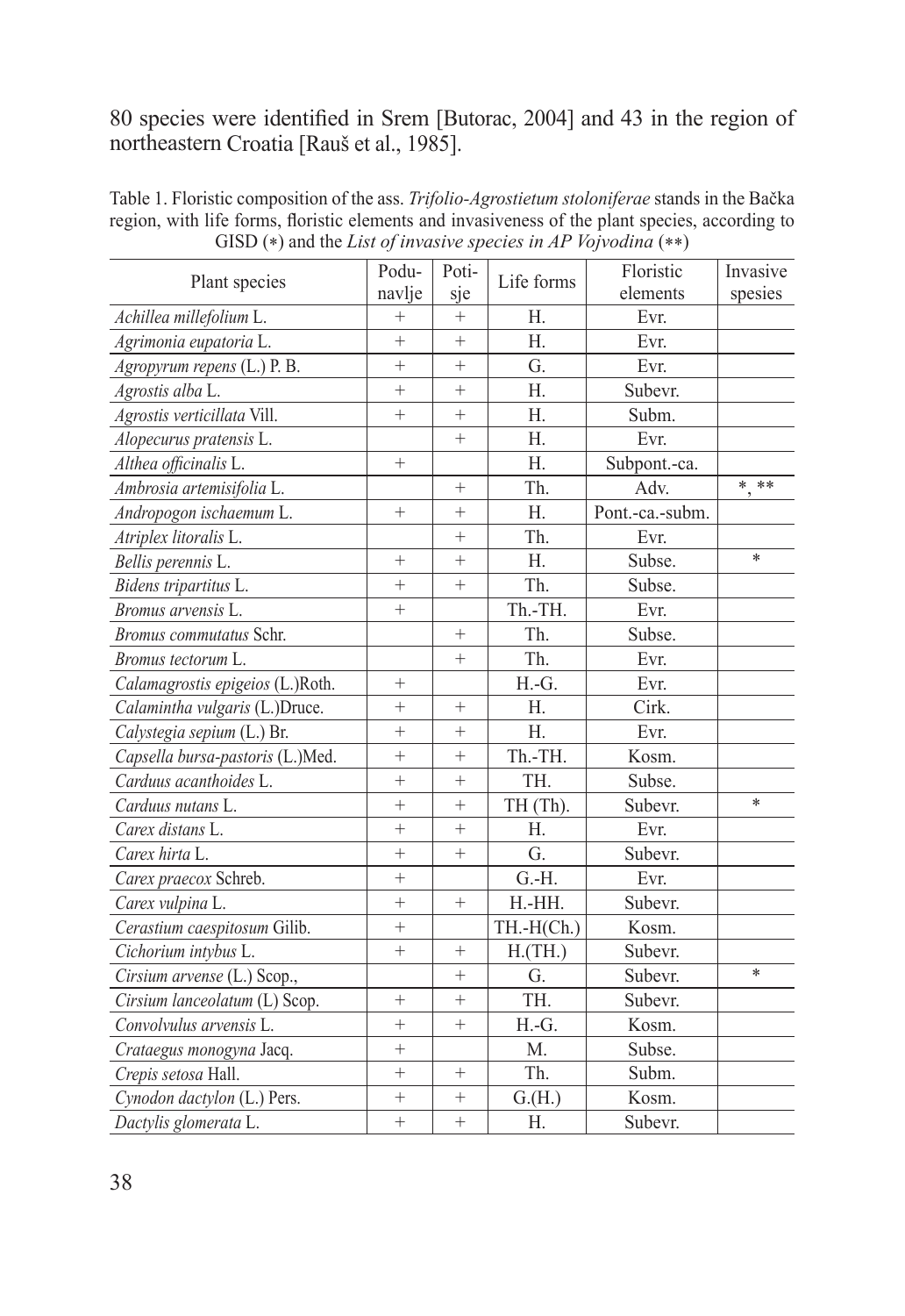| Daucus carota L.               | $\! + \!\!\!\!$   | $\! + \!\!\!\!$ | Th.-TH.-H.   | Subevr.         |        |
|--------------------------------|-------------------|-----------------|--------------|-----------------|--------|
| Dipsacus laciniatus L.         | $+$               | $^{+}$          | TH.          | Pont.-ca.-subm. |        |
| Dipsacus sylvestris Huds.      | $^{+}$            | $^{+}$          | TH.          | Subse.          |        |
| Eleusine indica (L.) Gaertn.   | $^{+}$            | $^+$            | Th.          | Adv.            | **     |
| Epilobium adnatum Gris.        |                   | $^{+}$          | Η.           | Subevr.         |        |
| Erigeron canadensis L.         | $\ddot{}$         | $^{+}$          | Th.-TH.      | Adv.            |        |
| Eryngium campestre L.          | $^{+}$            | $^{+}$          | Η.           | Subpont.-subm.  |        |
| Eupatorium cannabinum L.       |                   | $+$             | Η.           | Subse.          | $\ast$ |
| Euphorbia cyparissias L.       | $\! + \!\!\!\!$   | $^{+}$          | H(G.)        | Evr.            |        |
| Festuca arundinacea Schreb.    | $^{+}$            | $^{+}$          | Η.           | Subevr.         |        |
| Festuca pratensis Huds.        | $^{+}$            | $\! + \!\!\!\!$ | Η.           | Evr.            |        |
| Festuca pseudovina Hack.       | $^{+}$            |                 | Η.           | Evr.            |        |
| Galium aparine L.              |                   | $+$             | Th.          | Evr.            |        |
| Galium mollugo L.              |                   | $^{+}$          | Н.           | Subse.          |        |
| Galium verum L.                | $^{+}$            | $^{+}$          | Н.           | Evr.            |        |
| Geranium pusillum Burm.        |                   | $^{+}$          | Th.          | Subse.          |        |
| Glechoma hederacea L.          | $+$               | $^{+}$          | $H.(Ch.-G.)$ | Evr.            |        |
| Gratiola officinalis L.        | $^{+}$            | $+$             | Н.           | Cirk.           |        |
| Heleocharis palustris (L.)R.Br |                   | $^{+}$          | G.-HH.       | Kosm.           |        |
| Helminthia echioides Gaertn.   |                   | $+$             | TH.-Th.      | Subm.           |        |
| Hordeum murinum L.             |                   | $^{+}$          | Th.          | Subm.           |        |
| Inula britannica L.            | $+$               | $+$             | TH.-H.       | Subse.          |        |
| Juncus articulatus L.          | $+$               | $+$             | Η.           | Cirk.           |        |
| Juncus compressus Jacq.        | $+$               |                 | G.           | Evr.            |        |
| Juncus gerardii Lois.          | $\ddot{}$         |                 | G.           | Subcirk.        |        |
| Juncus inflexus L              | $+$               |                 | Н.           | Subcirk.        |        |
| Kickxia elatine (L.) Dum.      |                   | $^{+}$          | Th.          | Subatl.-subm.   |        |
| Linaria vulgaris Mill.         | $\! + \!\!\!\!$   | $^{+}$          | H.(TH.)      | Subse.          | $\ast$ |
| Lolium perenne L.              | $+$               | $^{+}$          | H.           | Subse.          |        |
| Lotus corniculatus L.          | $^{+}$            | $\! + \!\!\!\!$ | Η.           | Subevr.         | $\ast$ |
| Lotus tenuis W. et K.          | $+$               |                 | Н.           | Subse.          |        |
| Lycopus europaeus L.           | $+$               | $\! + \!\!\!\!$ | HH.          | Subevr.         |        |
| Lycopus exaltatus L.           | $^{+}$            | $^{+}$          | HH.          | Subj.sib.       |        |
| Lysimachia nummularia L.       | $^{+}$            | $^{+}$          | Ch.          | Subse.          |        |
| Lythrum salicaria L.           |                   | $^{+}$          | H.-HH.       | Pont.-ca.-subm. | $\ast$ |
| Malva sylvestris L.            | $^{+}$            | $^{+}$          | Th.-TH.-H.   | Subse.          |        |
| Matricaria chamomilla L.       | $^{+}$            | $^{+}$          | Th.          | Evr.            |        |
| Medicago falcata L.            |                   | $^{+}$          | Η.           | Subpont.-ca.    |        |
| Medicago lupulina L.           | $^+$              | $\! + \!\!\!\!$ | Th.-TH.-H.   | Subevr.         |        |
| Mentha aquatica L.             |                   | $\! + \!\!\!\!$ | H.-HH.       | Evr.            |        |
| Mentha longifolia (L.) Nath.   | $^+$              | $^+$            | H(G.)        | Subse.          |        |
| Mentha pulegium L.             | $\qquad \qquad +$ | $\! + \!\!\!\!$ | Н.           | Subse.          |        |
|                                |                   |                 |              |                 |        |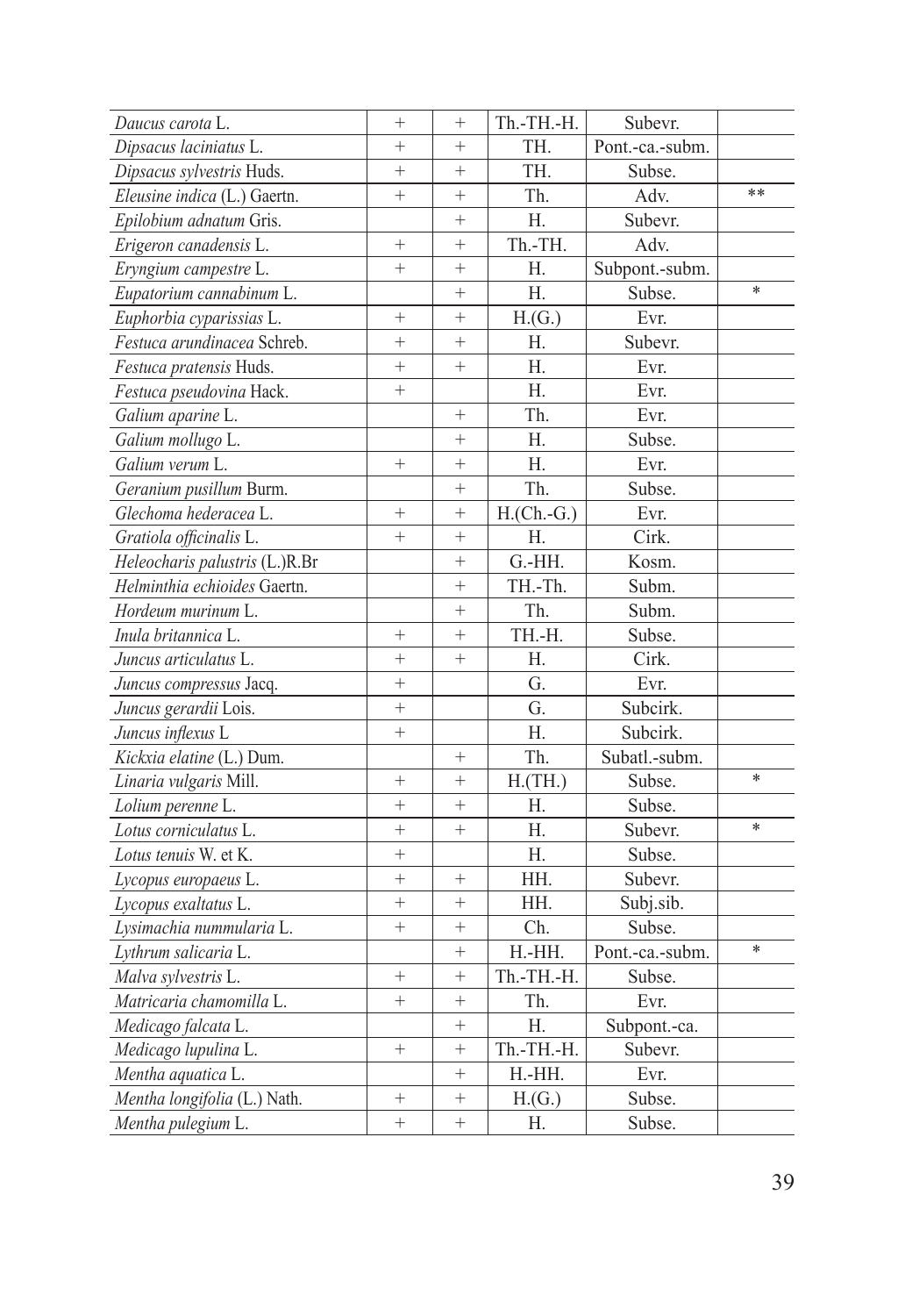| Odontites rubra Gilib.         | $^{+}$    |           | Th.          | Subse.         |        |
|--------------------------------|-----------|-----------|--------------|----------------|--------|
| Ononis arvensis L.             | $\ddot{}$ | $^{+}$    | H.-Ch.       | Subse.         |        |
| Pastinaca sativa L.            | $\ddot{}$ | $^{+}$    | Η.           | Evr.           |        |
| Phragmites communis Trin.      | $\ddot{}$ | $^{+}$    | HH.          | Kosm.          |        |
| Picris hieracioides L.         | $\ddot{}$ |           | TH.-H.       | Subpont.-ca.   |        |
| Plantago lanceolata L.         | $\ddot{}$ | $^{+}$    | Η.           | Evr.           |        |
| Plantago major L.              | $\ddot{}$ | $\ddot{}$ | Η.           | Evr.           |        |
| Plantago media L.              | $\ddot{}$ | $\ddot{}$ | Η.           | Evr.           |        |
| Poa pratensis L.               | $^{+}$    | $^{+}$    | Η.           | Subcirk.       |        |
| Poa trivialis L.               | $^{+}$    |           | Η.           | Subevr.        |        |
| Polygonum aviculare L.         | $^{+}$    |           | Th.          | Kosm.          |        |
| Potentilla anserina L.         | $\ddot{}$ | $\ddot{}$ | Η.           | Subcirk.       |        |
| Potentilla argentea L.         | $\ddot{}$ | $^{+}$    | Η.           | Subpont.-ca.   |        |
| Potentilla reptans L.          | $\ddot{}$ | $\ddot{}$ | Η.           | Evr.           |        |
| Prunella vulgaris L.           | $\ddot{}$ | $\ddot{}$ | Н.           | Subevr.        |        |
| Ranunculus polyanthemus L.     | $\ddot{}$ | $^{+}$    | Η.           | Subpont.       |        |
| Ranunculus repens L.           | $\ddot{}$ | $\ddot{}$ | Н.           | Evr.           |        |
| Ranunculus sardous Cr.         | $^{+}$    | $^{+}$    | Th. $(-H)$ . | Subse.         |        |
| Rhinanthus rumelicus Vel.      |           | $^{+}$    | Th.          | Subsrbalk.     |        |
| Rorippa austriaca (Cr.) Bess.  |           | $\ddot{}$ | HH.          | Subpont.       |        |
| Rorippa sylvestris (L.) Bes.   | $^{+}$    | $^{+}$    | Н.           | Subpan.        |        |
| Rumex crispus L.               | $\ddot{}$ | $^{+}$    | Η.           | Evr.           | $\ast$ |
| Rumex hydrolapathum Huds       | $\ddot{}$ | $^{+}$    | $H.-HH.$     | Subse.         |        |
| Rumex pulcher L.               | $\ddot{}$ |           | Th.-TH.      | Subm.          |        |
| Sambucus ebulus L.             | $\ddot{}$ | $^{+}$    | Η.           | Subpont.-subm. |        |
| Setaria glauca (L.) P. B.      |           | $+$       | Th.          | Kosm.          |        |
| Sinapis arvensis L.            | $\ddot{}$ |           | Th.          | Subevr.        |        |
| Sonchus arvensis L.            | $\ddot{}$ | $^{+}$    | Η.           | Evr.           |        |
| Statice gmelinii Willd         | $\ddot{}$ |           | Η.           | Pont.-pan.     |        |
| Stenactis annua (L.) Nees.     |           | $^{+}$    | Th.          | Adv.           |        |
| Taraxacumn officinale Web.     | $\ddot{}$ | $^{+}$    | Η.           | Evr.           |        |
| Torilis arvensis (Huds.) Link. | $^{+}$    |           | Th.          | Evrafr.        |        |
| Trifolium campestre Schreb.    | $^{+}$    | $^{+}$    | Th.-TH.      | Subse.         |        |
| Trifolium fragiferum L.        | $\ddot{}$ | $^{+}$    | Н.           | Subse.         |        |
| Trifolium pratense L.          | $\ddot{}$ | $^{+}$    | Η.           | Subevr.        |        |
| Trifolium repens L.            | $\ddot{}$ | $^{+}$    | Η.           | Subevr.        | $\ast$ |
| Urtica dioica L.               | $\ddot{}$ | $\ddot{}$ | Η.           | Evr.           |        |
| Verbena officinalis L.         | $\ddot{}$ | $\ddot{}$ | Th.-H.       | Kosm.          |        |
| Xanthium italicum Mor.         | $^{+}$    | $^{+}$    | Th.          | Adv.           |        |
| Xanthium spinosum L.           | $^{+}$    | $^{+}$    | Th.          | Adv.           | **     |
| Xeranthemum annum L.           | $\ddot{}$ |           | Th.          | Pont.-subm.    |        |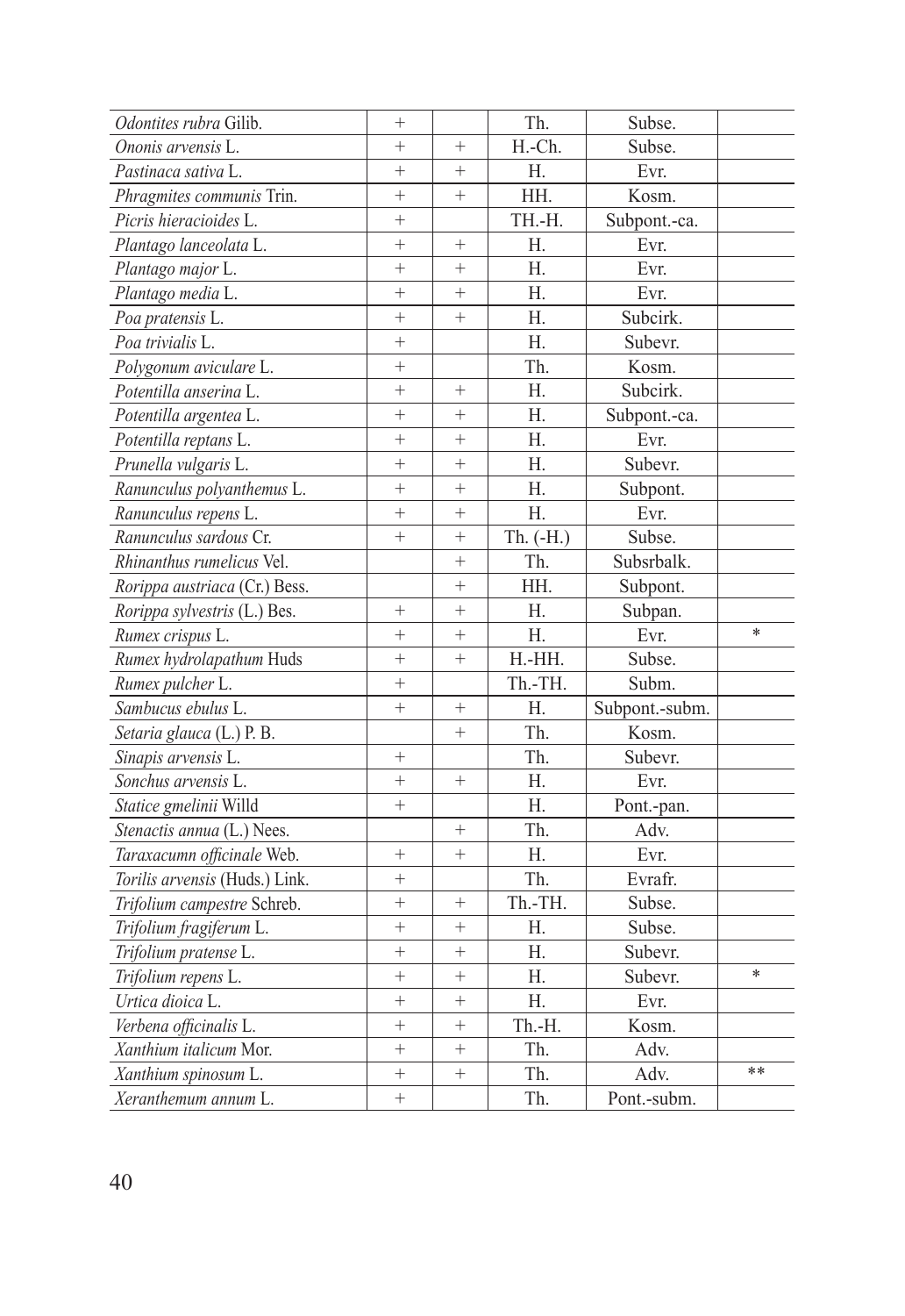Life form spectrum of the analyzed pasture vegetation indicates the dominance of hemicryptophytes (52.99%), including the species of the highest diagnostic significance and the highest values regarding abundance and ground cover: *Trifolium fragiferum*, *Agrostis verticillata, Rumex crispus, Festuca arundinacea, T. repens, Lolium perenne, Achilea millefolium, T. pratense*, etc. Significant presence of therophytes (27.35%) indicates warmer climate effects. Based on the percentage participation, these are followed by hemiterophytes (7.69%) and geophytes (6.84%). The presence of hydrophytes (3.42%) was noted in microdepressions that are moist throughout the larger part of the growing season. Hamephytes and phanerophytes are represented by a single taxon each (0.85%). Like other meadow phytocoenoses, the studied one is of therophytic-hemicryptophytic character. Tomić et al. (2010) indicate that in Karakuša region (Srem), the ass. *Trifolio-Agrostietum stolonifeae* is dominated by hemicryptophytes (64.3%). Much lower participation of therophytes (11.9%) is a result of the specific microclimatic conditions of this hunting region, which is under intense anthropogenic-zoogenic influence. Butorac [2004] also characterized the analyzed association found in Mt. Fruška Gora loess plateau as a therophytic-hemicryptophytic (with 57.50% hemicryptophytes and 23.75% therophytes). According to Jovanović-Dunjić [1969], the percentage increase in therophytes and decrease in hemicryptophytes, starting from parts of Croatia characterized by humid climate, through Serbia, to Macedonia is primarily driven by climatic conditions. Hence, the therophytes/hemicryptophytes ratio, proportional to the reduction in humidity in meadow phytocoenoses, points to the transitional ecological character of the studied region.

Phytogeographical analysis of the ass. *Trifolio-Agrostietum stolonifeae* stands in Bačka region indicates the dominance of plants belonging to the groups characterized by the floristic elements of wide distribution (61.53%). Eurasian group of floristic elements is the most common (42.73%), followed by cosmopolitan (7.69%), circumpolar (5.98%) and adventive (5.13%) groups. Groups of floristic elements of narrower distribution participate with 38.45%, and comprise Central European (19.66%), Pontic-Central Asian (11.96%), sub-Mediterranean (5.98%) and sub-Atlantic (0.85%) groups.

Based on the floristic analysis, *Ambrosia artemisiifolia*, *Bellis perennis, Carduus nutans, Cirsium arvense, Eupatorium cannabinum, Linaria vulgaris, Lotus corniculatus, Lythrum salicaria, Rumex crispus* and *Trifolium repens* were identified, according to Global Invasive Species Database (ISSG, GISP, IUCN), as invasive plants for the European region. Within the aforementioned species, *Lythrum salicaria* is regarded as one of the 100 most dangerous invasive alien species in the world. Among the stands examined in this study, in addition to the already mentioned *Ambrosia artemisiifolia, Eleusine indica* and *Xanthium*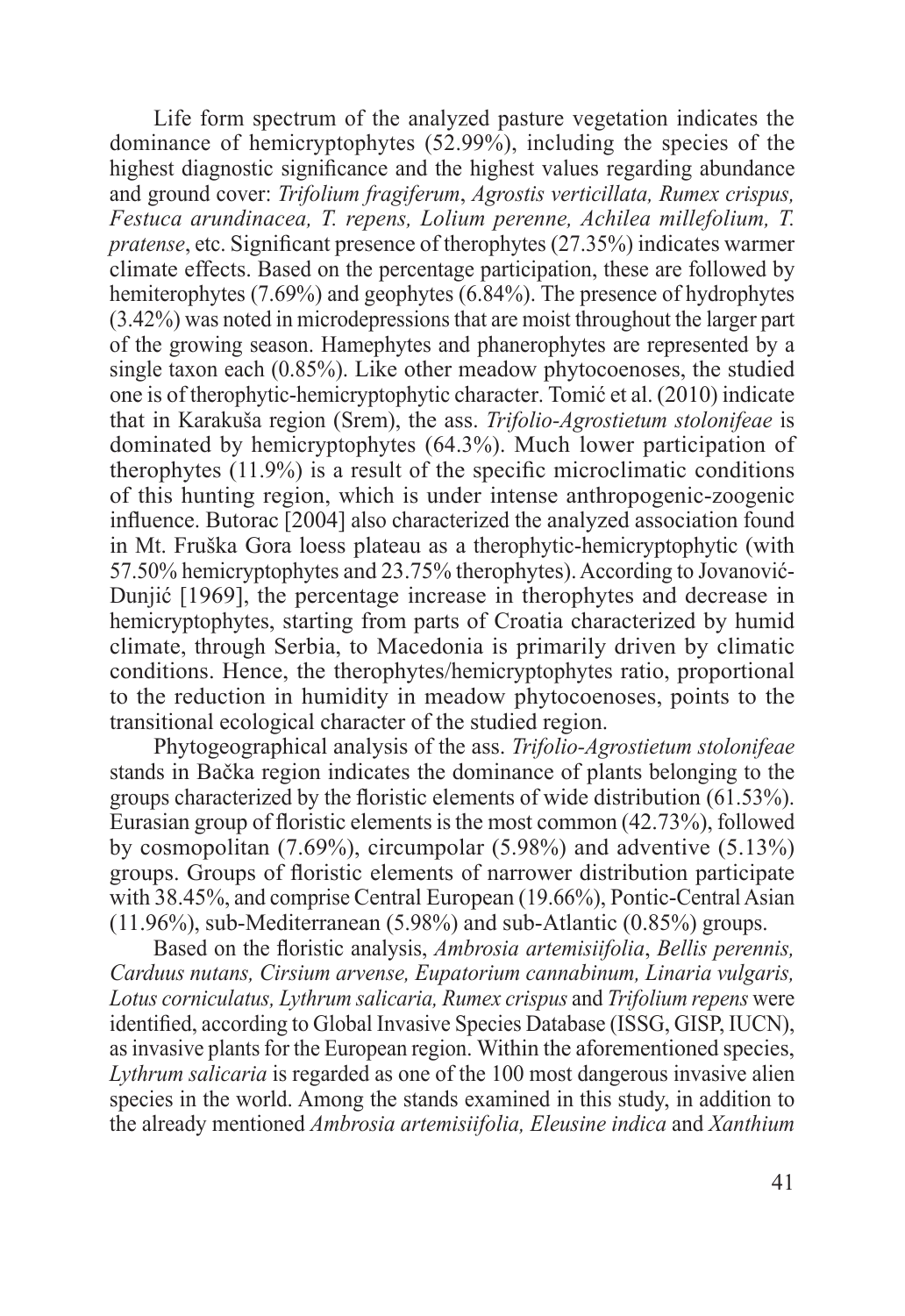*spinosum* are also included in the *List of invasive species in AP Vojvodina* (IASV 2011) [Table 1]. Life form analysis of the identified invasive species (58.33% hemicryptophytes, 25% therophytes, and 8.33% hemiterophytes and geophytes each) is proportional to the life form spectrum of the total ass. *Trifolio-Agrostietum stolonifeae* flora. From the geo-floristic perspective, the invasive species are dominated by the widely distributed floral elements (66.67%). This agreement in the biological spectrum analysis and that pertaining to the areal invasive species types on the one hand, and the total stand flora on the other, confirms excellent adaptability of invasive species, in particular to the specific vegetation relationships within this grassland phytocoenosis, and to the climatic conditions as well. Thompson and Davis [2011] also argue that the invasive species characteristics vary only slightly from the indigenous species. Therefore, in order to explain the process of a successful invasion, in addition to understanding the biological characteristics of the invasive species, further research must include interactions between invasive species and autochthonous flora [Keller et al. 2011].

Although the 12 invasive species of stands found in the analyzed pasture vegetation are present in smaller numbers and cover smaller area (with the exception of *Trifolium repens, Ambrosia artemisifolia* and *Cirsium arvense*), monitoring their expansion is necessary in order to prevent structure distortion and floristic composition impoverishment [Džigurski and Nikolić, 2012]. In addition, these species play a significant role in the reduction of pasture productivity because they interfere with the growth of desirable forage species. More specifically, apart from *Trifolium repens* and *Lotus corniculatus*, which are useful forage plants, the remaining species are, according to Mrfat-Vukelić et al. [1996], worthless (*Ambrosia artemisiifolia*, *Bellis perennis, Eupatorium cannabinum, Lythrum salicaria* and *Xanthium spinosum*) or mildly poisonous, i.e. harmful species (*Carduus nutans, Cirsium arvense, Rumex crispus*).

### **CONCLUSION**

Floristic composition of ass. *Trifolio-Agrostietum stolonifeae* stands in the Bačka region comprises 117 plant species. Based on the floristic analysis, *Ambrosia artemisiifolia*, *Bellis perennis, Carduus nutans, Cirsium arvense, Eupatorium cannabinum, Linaria vulgaris, Lotus corniculatus, Lythrum salicaria, Rumex crispus, Trifolium repens, Eleusine indica* and *Xanthium spinosum* were identified as invasive plants. The presence of invasive species in the stands of the analyzed vegetation, along with climate changes and intensive and inappropriate use of these areas, will inevitably lead to the degradation of biodiversity in the future. Therefore, continuous monitoring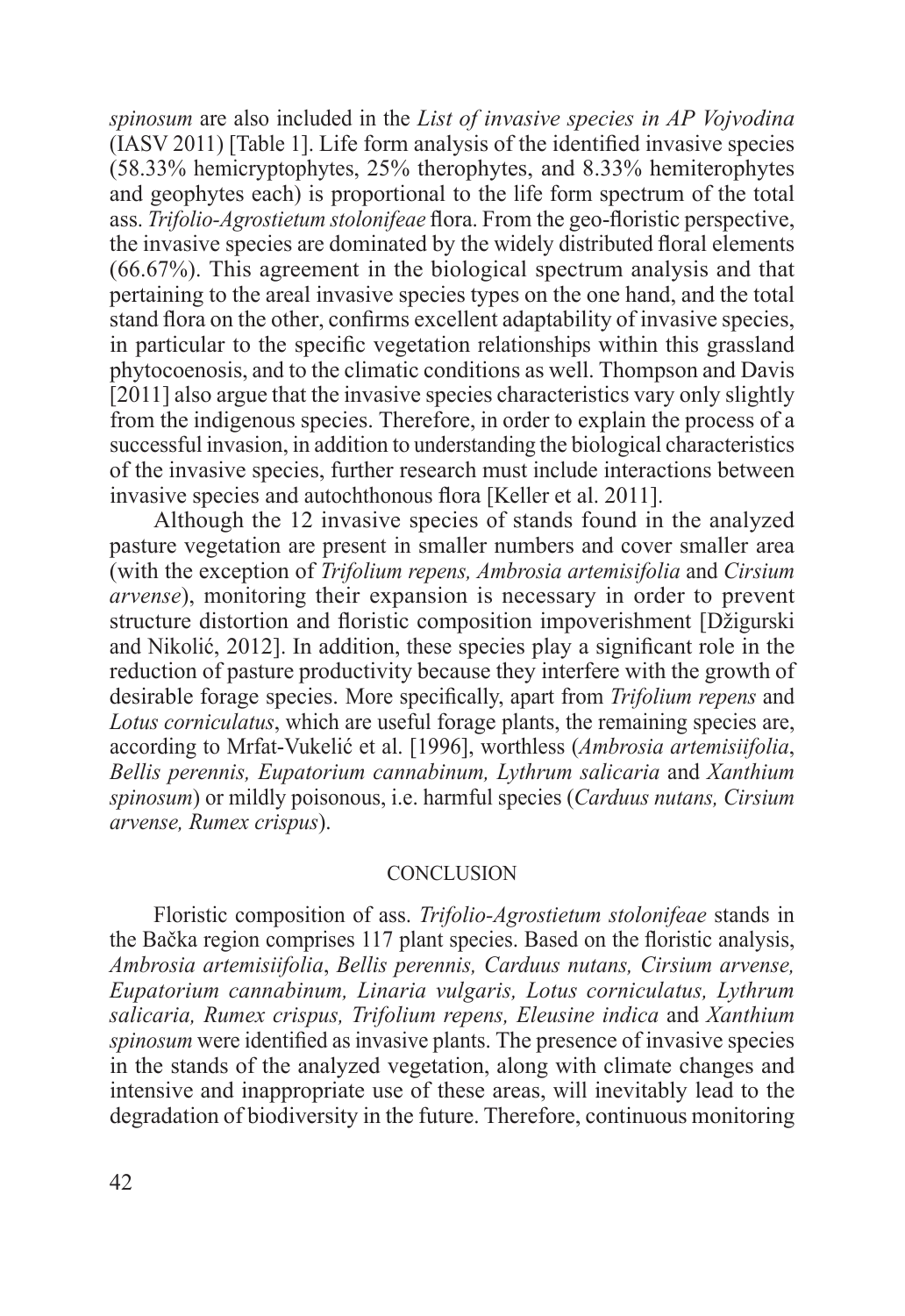of the invasive species proliferation in the ass. *Trifolio-Agrostietum stoloniferae* vegetation is necessary in order to preserve biodiversity and enhance pasture productivity.

### REFERENCES

- Bekavac, G., Purar, B., Jocković, Đ., Stojaković, M., Ivanović, M., Malidža, G., Đalović, I. (2010): Proizvodnia kukuruza u uslovima globalnih klimatskih promena. *Ratarstvo i povrtarstvo* 47: 443–450.
- Bernez, I., Aguiar, F., Violle, C., Ferreira, T. (2006): Invasive river plants from Portuguese floodplains: What can species attributes tell us?, *Hydrobiologia* 570: 3–9.
- Butorac, B. (2004): *Ekološka analiza vegetacije Fruškogorskog lesnog platoa*. Matica srpska, 75–81. (sr)
- Chase, M. J., Knight M. T. (2006): Effects of eutrophication and snails on Eurasian watermilfoil *(Myriophyllum spicatum)* invasion. *Biological Invasions* 8: 1643–1649.
- Davis, M., Grime, P., Thompson, K. (2000): Fluctuating resources in plant communities: a general theory of invasibility. *Journal of Ecology* 88: 528–534.
- D ži gurski, D., Nikolić, Lj. (2012): Pašnjačka asocijacija *Trifolio-Agrostietum stoloniferae* Marković 1973 u Vojvodini. *Acta herbologica* 21 (1): 31–39.
- Gajić, M. (1980): Pregled vrsta flore SR Srbije sa biljnogeografskim oznakama. *Glasnik Šumarskog fakulteta* (serija A: Šumarstvo) 54: 111–141.
- Global Invasive Species Database (ISSG, GISP, IUCN)
- IASV Lista invazivnih vrsta na području AP Vojvodine = List of invasive species in AP Vojvodina [Internet]. Verzija 0.1beta. Anačkov, G., Bjelić Čabrilo, O., Karaman, I., Karaman, M., Radenković, S., Radulović, S., Vukov, D. & Boža, P., edit., Novi Sad (Serbia): Departman za biologiju i ekologiju; 2011 [citirano 2011. Maj 22.]. http://iasv.dbe.pmf.uns.ac.rs/index.php?strana=baza.
- Jovanović-Dunjić, R. (1969): Ekološko-biljnogeografska analiza močvarne i livadske vegetacije u dolini Velike Morave. *Arhiv bioloških nauka* XXI (1–4), 55–69. (sr.)
- Keller, R., Geist, J., Jeschke, J., Kühn, I. (2011): Invasive species in Europe: ecology, status, and policy. Environmental Sciences Europe 23: 23.
- L a z i ć , D . (1995): Florističko-ekološka analiza sastojina ass. *Trifolio-Agrostietum stoloniferae* Marković 1973 na području Vojvodine. Diplomski rad, Prirodno-matematički fakultet, Insititut za biologiju, Novi Sad.
- Mrfat Vukelić, S., Kojić, M., Ajder, S., Dajić, Z. (1996): Biodiverzitet korovske flore livadske vegetacije Srbije. *Zbornik radova: V kongres o korovima*, Beograd, 143–169.
- Rauš, Đ., Šegulja, N., Topić, J. (1985): Vegetacija sjevernoistočne Hrvatske. *Annales pro experimentis foresticis* 23: 223–355.
- S o ó , R . (1980): *A magyar flòra ès vegetàciò rendszertani-növènyföldrajzi kèzikönyve* (VI). Akadèmiai kiadò, Budapest.
- Stojanović, S., Vučković, M., Radulović, S. (1996): Karakteristike i zastupljenost korovskih biljaka u pašnjačkoj asocijaciji *Trifolio-Agrostietum stoloniferae* Marković 1973. na području Vojvodine. *Zbornik radova: V Kongres o korovima*. Banja Koviljača, 242–251.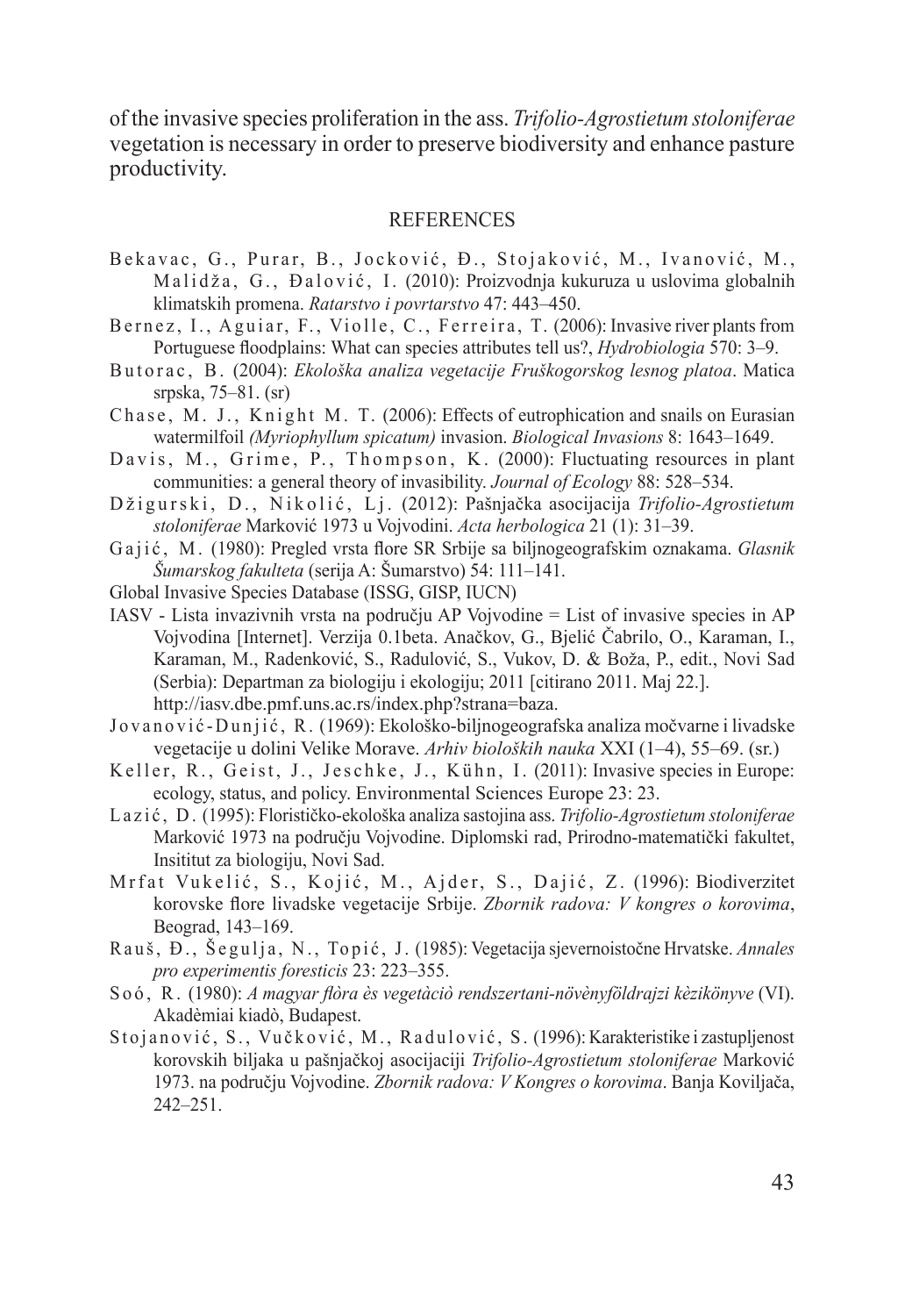- Stojanović, S., Lazić, D., Nikolić, Lj. (2000): Analiza životnih formi i flornih elemenata livadsko-pašnjačke vegetacije na području Potisja. *Zbornik radova: VI Kongres o korovima*. Banja Koviljača, 267–271.
- Šegulja, N., Topić, J. (1987): Prilog poznavanju pašnjaka istočne Slavonije. *Poljoprivredna znanstvena smotra* 46 (56): 91–94.
- Šilc, U., Vrbničanin, S., Božić, D., Čarni, A., Dajić Stevanović, Z. (2012): Alien plant species and factors of invasiveness of anthropogenic vegetation in the Northwestern Balkans – a phytosociological approach. *Central European Journal of Biology* 7 (4): 720–730.
- Thi é b a u t, G. (2007): Invasion success of non-indigenous aquatic and semi-aquatic plants in their native and introduced ranges. A comparison between their invasiveness in North America and in France. *Biological Invasions* 9: 1–12.
- Thompson, K., Davis A. M. (2011): Why research on traits of invasive plants tells us very little. *Trends in Ecology & Evolution*, 26: 155–156.
- Tomić, Z., Bijedić, Z., Vilotić, D., Gačić, P. (2010): Phytocenological research into the meadow associations on forest hunting grounds of Serbia. *Archives of Biolgical Sciences* 62 (2): 363–372.
- Van Kleunen, M., Richardson, D. (2007): Invasion biology and conservation biology: time to join forces to explore the links between species traits and extinction risk and invasiveness. *Progress in Physical Geography* 31 (4): 447–450.
- Van Kleunen, M., Weber, E., Fischer, M. (2010): A meta-analysis of trait differences between invasive and non-invasive plant species. *Ecology Letters*, 13: 235–245.
- We t z e l, R. (2005): Invasive plants: the process within wetland ecosystems. *Invasive Plants: Ecological and Agricultural Aspects*, 115–127.

## Acknowledgements

This study is a part of the project TR-31016 titled "Improvement of Forage" Crops Production on Fields and Grasslands" subsidized by the Ministry of Education, Science and Technological Development of the Republic of Serbia.

### ИНВАЗИВНЕ ВРСТЕ У ФИТОЦЕНОЗИ *TRIFOLIO-AGROSTIETUM STOLONIFERAE* MARKOVIĆ 1973 У БАЧКОЈ

Дејана М. Џигурски, Љиљана М. Николић Универзитет у Новом Саду – Пољопривредни факултет Департман за ратарство и повртарство Трг Доситеја Обрадовића 8 21000 Нови Сад, Република Србија

РЕЗИМЕ: Инвазивне врсте су у вегетацији ливада и пашњака, поред климатских промена, неадекватног и интензивног коришћења, хидромелиоративних захвата, превођења ливада и пашњака у ораничне површине, значајан узрок деградације биодиверзитета. На подручју Бачке, на периодично плављеним пашњацима, се